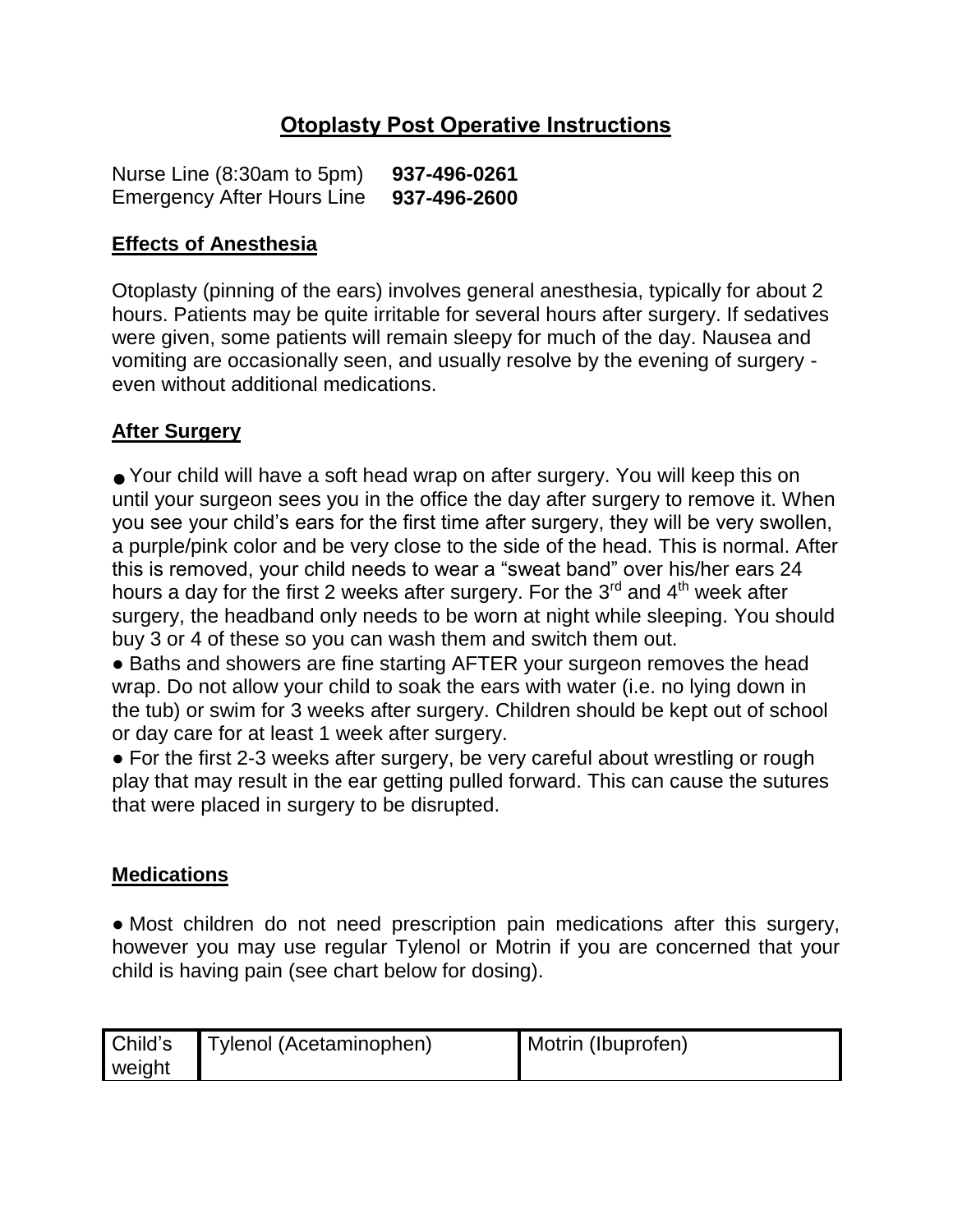| (lbs) | mg  | Elixir<br>(160mg/5mL) | Meltaways<br>$(160mg$ each) | mg  | Elixir<br>(100mg/5mL) | Chewables<br>$(100mg$ each) |
|-------|-----|-----------------------|-----------------------------|-----|-----------------------|-----------------------------|
| 20    | 130 | 4 mL                  | 1/2                         | 80  | 4 mL                  | 1/2                         |
| 30    | 200 | 6 mL                  | 1                           | 120 | 6 mL                  | $\mathbf{1}$                |
| 40    | 270 | 8 mL                  | 11/2                        | 160 | 8 mL                  | 11/2                        |
| 50    | 330 | 10 mL                 | $\overline{2}$              | 200 | 10 mL                 | $\overline{2}$              |
| 60    | 400 | 12 mL                 | 21/2                        | 240 | 12 mL                 | 21/2                        |
| 70    | 470 | 14 mL                 | 21/2                        | 300 | 15 mL                 | 3                           |
| 80    | 540 | 16 mL                 | 3                           | 340 | 17 mL                 | 3                           |
| 90    | 600 | 18 mL                 | 31/2                        | 400 | 20 mL                 | $\overline{4}$              |

● Your child may be given an antibiotic for one week after surgery to prevent infection. Take this medication with food to prevent nausea or vomiting.

● You will be given Bacitracin ointment. Apply this to the incision behind the ear 1-2 times a day (when you remove the head band to change it or bathe). You will have to use a Q-tip to reach the incision.

## **Other things…**

Pain is usually fairly minimal after surgery; many children never need Lortab Elixir.

The ears are "over corrected" in surgery. This is because they will relax and protrude more as they heal. This relaxation usually starts when the headband is no longer worn 24 hours a day. This final result is usually evident by about 2-3 months after surgery.

Button down shirts and PJs are best after surgery so you don't have to pull them over your child's head and ears.

Your child will look different to you at first! Changing the ear shape changes how the entire face looks.

Your child will be very sensitive to having the ears manipulated for up to a month or two after surgery. The pain from surgery usually resolves within 7 days of surgery- this is mostly from everyone telling them to be so careful of their ears after surgery.